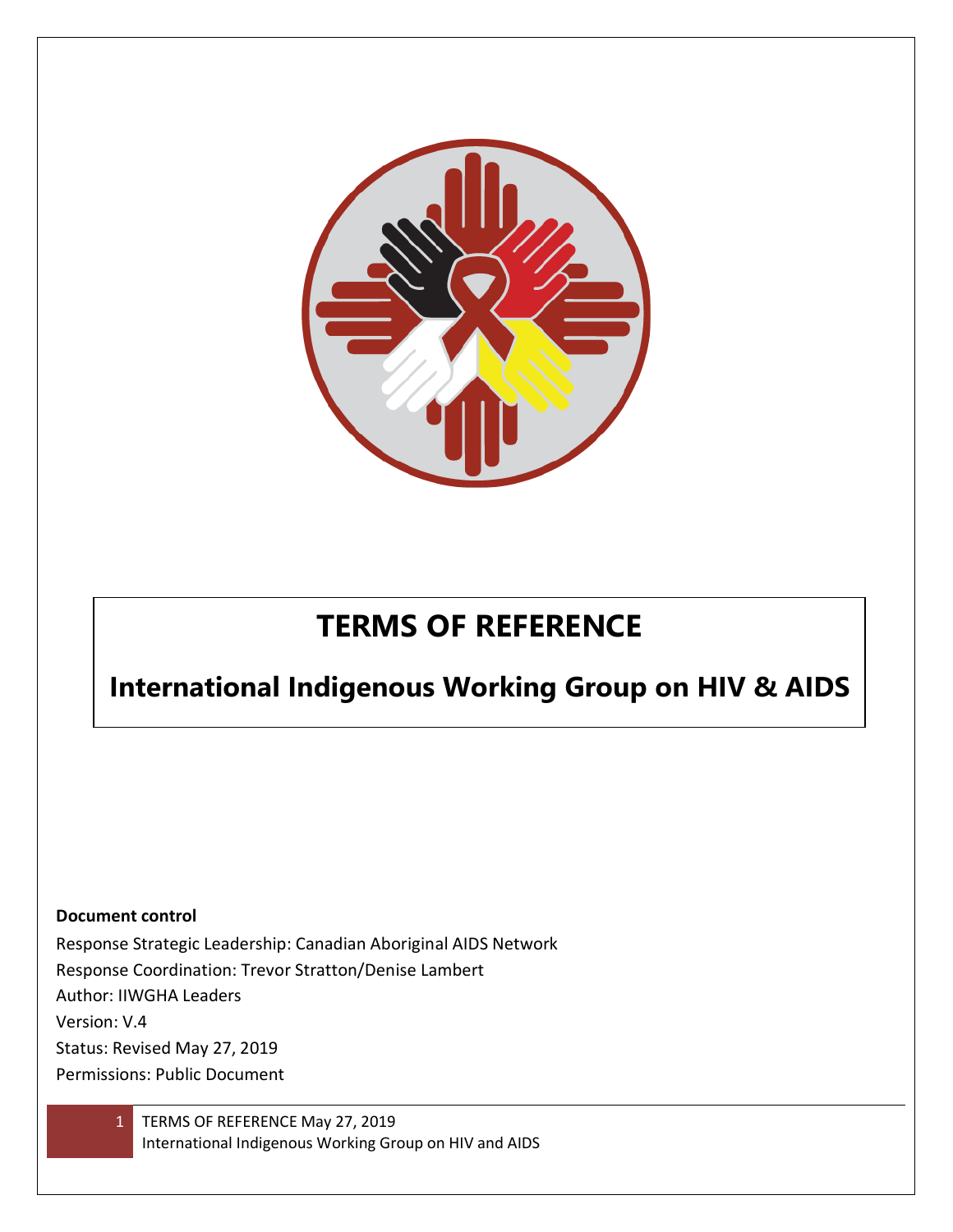## **Table of Contents**

| $\mathbf{1}$            |
|-------------------------|
| $\overline{\mathbf{3}}$ |
| $\overline{\mathbf{3}}$ |
| $\overline{\mathbf{3}}$ |
| $\overline{\mathbf{3}}$ |
| $\overline{\mathbf{3}}$ |
| 4                       |
| $\overline{\mathbf{4}}$ |
| 5                       |
| 5                       |
| 5                       |
| 6                       |
| 6                       |
| 6                       |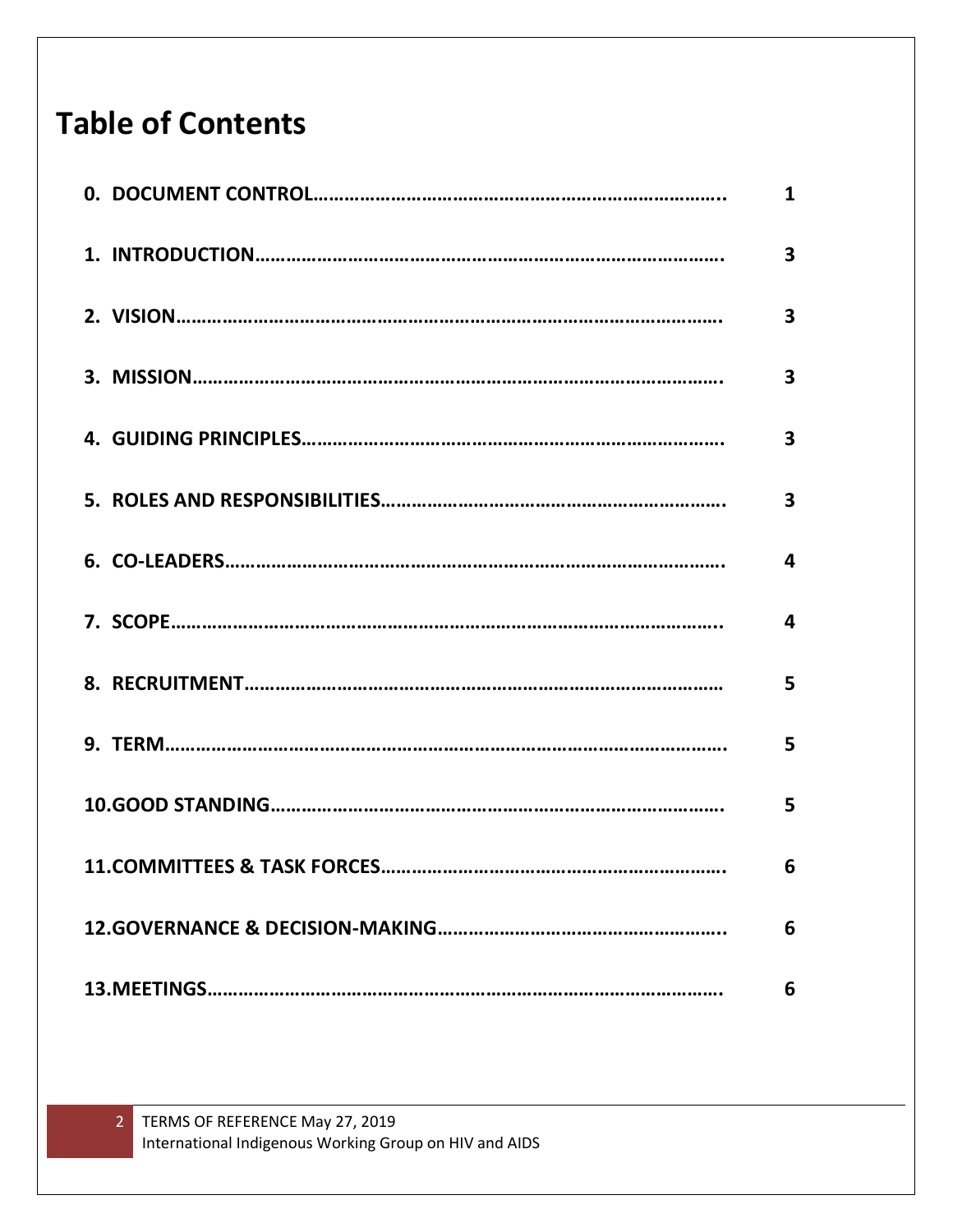## **1. Introduction**

The terms of reference have been adopted to guide the work of the IIWGHA outlining the protocol and processes to be followed as we work together to operationalize our strategic plan.

## **2. Vision**

The IIWGHA's envisions a world where Indigenous communities are empowered to direct the course of their own HIV prevention, care, treatment and support.

## **3. Mission**

The IIWGHA's mission is to create an international voice and structure that links Indigenous peoples with their Indigenous leadership, varying levels of governments, AIDS service organizations, cooperatives, and others in a global collective action to lower the disproportionate impact of HIV and AIDS experienced by Indigenous peoples.

- By harnessing the power of Indigenous peoples to reduce the spread of HIV and increase the quality of life by strengthening collaborations between international Indigenous communities, while respecting their autonomy and diversity;
- By increasing culturally appropriate prevention, care, treatment, and support for HIV and AIDS through collective advocacy, education, and sharing of wise practices and socio-culturally relevant evidence;
- By creating opportunities for networking, collaborative advocacy, and resource brokering amongst Indigenous communities; and
- By creating a global voice and hope for an ideal future for Indigenous people living with and affected by HIV & AIDS.

## **4. Guiding Principles**

Supported by the principles outlined in the "Toronto Charter", "ILO Convention 169", "Greater Involvement of People living with AIDS (GIPA)", "UN Declaration for the Rights of Indigenous Peoples".

## **5. Roles and Responsibilities**

The International Indigenous Working Group on HIV and AIDS provides:

- Consensus based and culturally informed evidence advice on the implementation of the *"The International Indigenous Strategic Plan on HIV & AIDS for Indigenous Peoples and Communities from 2018 to 2024"*
- Leadership on Indigenous knowledge and response options to the HIV Epidemic for Indigenous peoples as it relates to HIV & AIDS
- Providing advice to IIWGHA on the impacts and efficacy of the operational aspects of the strategic plan
- Relevant evaluation frameworks for assessing the impact of stated objectives
- Scientific / technical recommendations on the most appropriate course of action
- Working with the health programs of each member state of the UN, in order to include Indigenous Peoples and their health systems to reduce gaps in the global goals 90-90-90 UNAIDS targets.
- Ensuring that international cooperation includes Indigenous Peoples in their regional and global support programs, including networks of key populations and youth.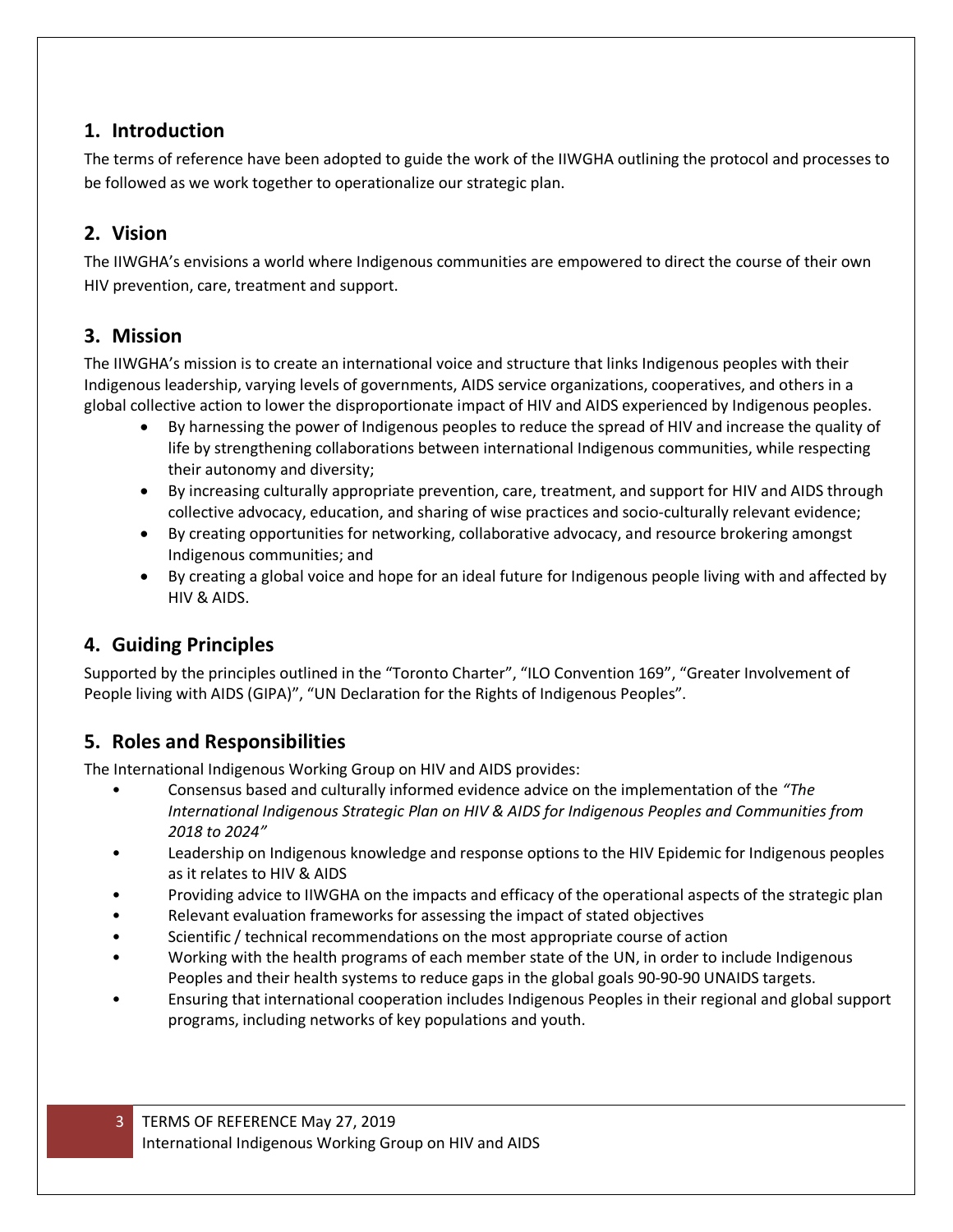## **6. Co-leaders**

The Co-Leaders will have core roles and responsibilities that include:

- IIWGHA Leadership will consist of two Co-leaders. The 2 positions will hold in balance male/female and/or transgender Co-leaders. One Co-leader position shall be held by an Indigenous person who identifies as male and one Co-leader position shall be held by an Indigenous person who identifies as female.
- Co-leader terms will be staggered, be selected by the IIWGHA Leadership and sit for a term of two years.
- Either Co-leader shall take the role of IIWGHA Spokesperson according to the consensus of Leaders.
- Regular communication with the IIWGHA Leadership and host organization;
- Working with the host organization to have regular IIWGHA Leadership meetings, bi-annual IIWGHA meetings at an Indigenous Pre-conference at the International AIDS Conference, to ensure quorum on essential decisions made by the IIWGHA Leadership and IIWGHA members at their meetings.

## **7. Scope**

The IIWGHA will maintain autonomy within countries, to define themselves as Indigenous peoples within their own territories, and to select their country's representatives to sit on the IIWGHA Leadership. The IIWGHA organizes itself through a country by country Leadership structure to generate a core group of active members with a high level of communication.

- Each country of the IIWGHA will have autonomy in its methods of selection of members to sit as IIWGHA Leaders. IIWGHA will take into consideration regional balance, gender balance, people living with HIV involvement and youth participation in the selection;
- Each country will remain open to engaging with their Indigenous populations;
- The IIWGHA recognizes that Indigenous Peoples receive varying levels of support from their respective governments and authorities. It will be important for countries of the IIWGHA to engage their traditional, territorial Indigenous populations in order to discover how to support their participation with the IIWGHA;
- It will be the responsibility of the individual members of the IIWGHA, within their respective countries, to identify the appropriate governing authorities in their territories. Further, to ensure that appropriate measures and protocols have been pursued within their countries to communicate and engage with Indigenous Peoples and their traditional governing structures.

### **8. Recruitment**

Recruitment on to the working group will be defined by the *Leadership Recruitment Policy* and will be overseen by the Orientation, Accountability and Recruitment Committee (OAR).

#### **9. Term**

- **a)** IIWGHA Leaders will be selected by their countries for a term of three years.
- **b)** IIWGHA terms will be staggered for sustainability and knowledge turnover.
- **c)** The IIWGHA Co-leader role will be selected by the IIWGHA and sit for a term of three years.
- **d)** Each IIWGHA Leader will be given the option to run for back-to-back terms.
- **e)** IIWGHA Leaders will benefit from an indeterminate number of terms, for as long as they are in good standing.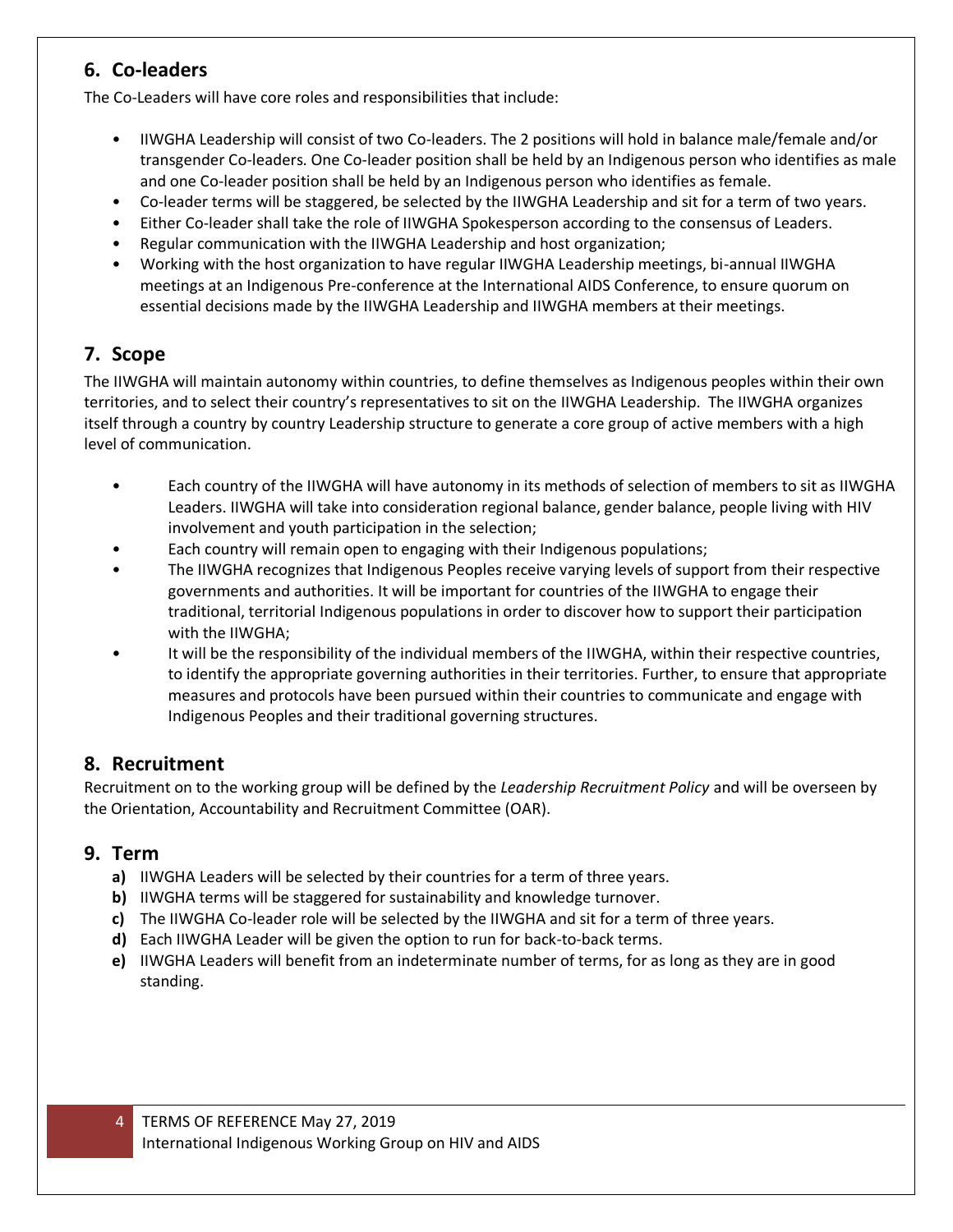### **10.Good Standing**

- A. IIWGHA Leaders will be in good standing if they:
	- a) Are Indigenous
	- b) Abide by these Terms of Reference
	- c) Comply with the IIWGHA Code of Conduct Policy
	- d) Have not surpassed his/her term
	- e) Do not miss 3 consecutive meetings without just cause

#### B. Termination of IIWGHA Leaders

A Leadership appointment to the IIWGHA is transferable only to the IIWGHA and, in provision to any other provisions in this Terms of Reference providing for ceasing to be a Leader of IIWGHA, is terminated and automatically lapses when one of the following events occur:

- a) The Leaders' designated term on IIWGHA expires;
- b) The Leader dies or in the case of a Leader that is affiliated with a corporation or unincorporated organization is liquidated or dissolved;
- c) A Leader fails to maintain any qualifications for Leadership described in the section on Leadership conditions of these Terms of Reference;
- d) The Leader resigns by delivering a written resignation to IIWGHA in which case such resignation shall be effective on the date specified in the resignation;
- e) The Leader is expelled in accordance with section C below or is otherwise terminated in accordance with these Terms of Reference; or
- f) The IIWGHA is liquidated or dissolved.

#### C. Suspension and Discipline of Leaders

The IIWGHA, by special resolution duly passed, shall have authority to suspend or expel any Leader from the IIWGHA for any one or more of the following grounds:

- a) Violating any provision of the Terms of Reference or written policies of IIWGHA;
- b) Carrying out any conduct which may be detrimental to the IIWGHA as determined by IIWGHA in its sole discretion;
- c) For any other reason that the IIWGHA in its sole and absolute discretion considers to be reasonable, having regard for the purpose of the IIWGHA.

In the event that the IIWGHA determines that a Leader should be disciplined, expelled or suspended from the Leadership of IIWGHA, the Chairperson of the Orientation, Accountability and Recruitment (OAR) Committee, or such other Leader as may be designated by IIWGHA, shall provide thirty (30) days' notice of the proposed discipline, suspension or expulsion to the Leader and shall provide reasons for the proposed discipline, suspension or expulsion. The Leader may make written submissions to the OAR Committee Chairperson, or such other officer as may be designated by IIWGHA, in response to the notice received within such thirty (30) day period.

In the event that no written submissions are received by the OAR Committee Chairperson, the OAR Committee Chairperson or such other officer as may be designated by the IIWGHA, may proceed to notify the Leader that the Leader is disciplined, suspended or expelled from the Leadership of IIWGHA.

If written submissions are received in accordance with this section, the IIWGHA will consider such submissions in arriving at a final decision and shall notify the Leader concerning such final decision with a further thirty (30) days from the date of receipt of the submissions. The IIWGHA's decision shall be final and binding on the Leader, without any further right of appeal.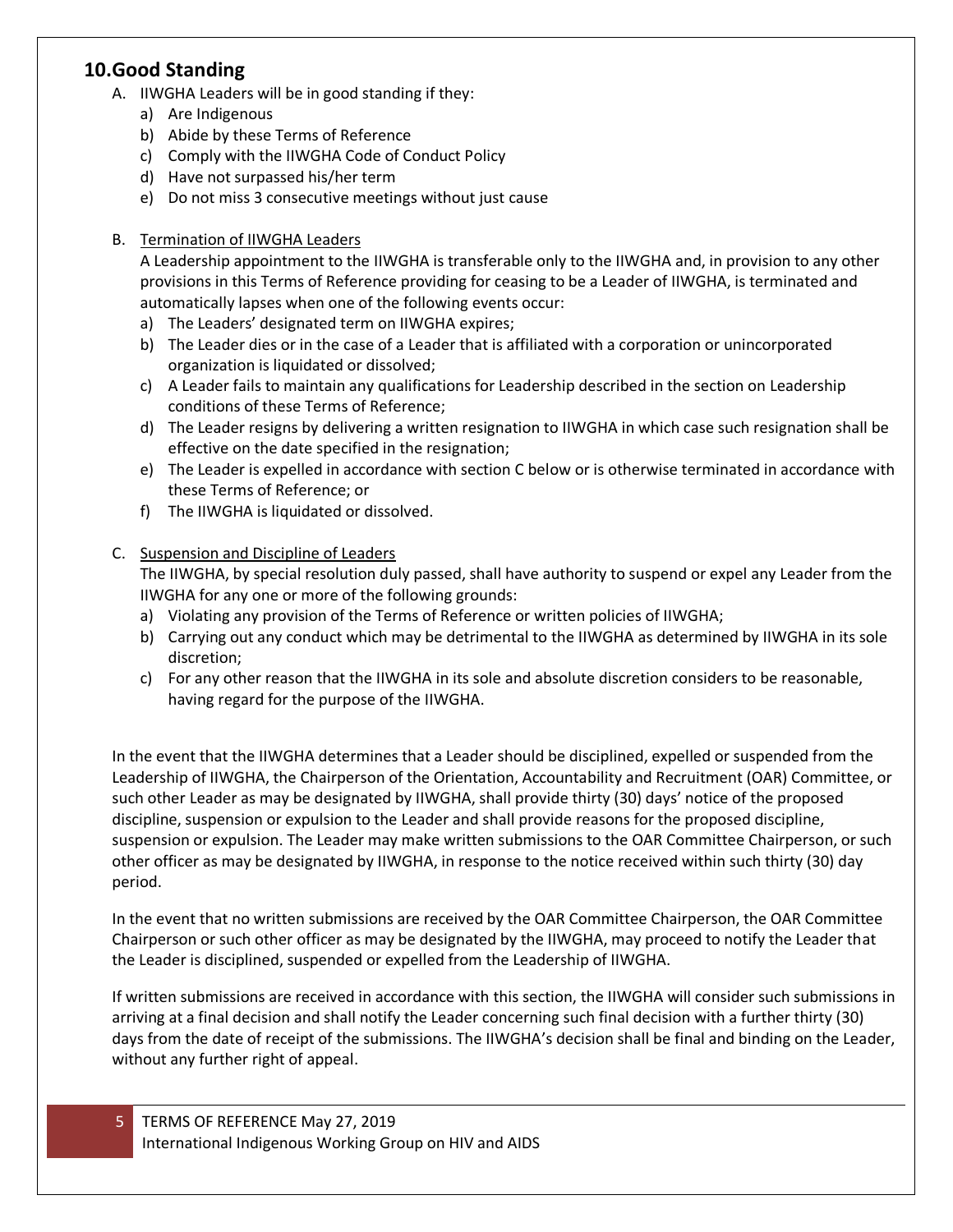## **11.Committees & Task Forces**

From time to time, the IIWGHA may agree to bring together a committee or task force to work on particular issue. The committee or task force will be members of the IIWGHA and will therefore adhere to this Terms of Reference and be accountable to the IIWGHA. In certain circumstances, outside experts who are not IIWGHA Leaders may be invited to sit on committees where deemed necessary by IIWGHA.

## **12.Governance & Decision-making**

- **a) Language** The business of IIWGHA will be conducted in both Spanish and English through consecutive interpretation of all verbal meetings and translation of all documents in both languages.
- **b) Consensus**  The IIWGHA will decide by consensus about which issues will be voted on by IIWGHA. These decisions will be reflected in meeting minutes.
- **c) Voting** It expected that each IIWGHA Leader consults within their constituency to inform their position to vote. IIWGHA Leaders in good standing are entitled to one vote either in person or by proxy.
- **d) Quorum** Decisions made by the IIWGHA will be considered valid by obtaining a quorum of votes at a meeting. Quorum is one third of the current Leadership for decisions of the IIWGHA as a whole. Indigenous Leaders of the IIWGHA are voting members. Indigenous Leadership will be open to Indigenous organizations and individual Indigenous people. Indigenous Leaders are accountable to the Indigenous peoples within their countries.

## **13.Meetings**

#### **A. Modes**

i. Depending on necessity and cost, regular IIWGHA meetings will take place either in person or through technological mechanisms such as: teleconference and/or videoconference, such as Zoom or Skype.

#### **B. Bi-Annual Meeting**

- i. The IIWGHA will aim to have one general meeting once every two years open to IIWGHA Leaders to be conducted during the Indigenous Pre-conference at the International AIDS Conferences.
- ii. The meeting will be open to all IIWGHA Leaders and invited guests.

#### **C. IIWGHA Meetings**

i. The IIWGHA will meet on a regular basis. The IIWGHA will have discretion as to whether the regular meetings are monthly, bi-monthly etc. according to level of work required.

#### **D. Notice of Meetings**

- i. The IIWGHA will work with the host organization to ensure that there is notice given before a meeting. The purpose of the notice, is to ensure countries are given enough time to consult, discuss and provide opinions and suggestions on important issues that affect them, and will be able to inform their IIWGHA proxy who may be voting on their behalf.
- ii. IIWGHA is given 3 weeks' notice before a special meeting.
- iii. IIWGHA Leaders are given 2 weeks' notice before an IIWGHA meeting.

#### **E. Reasonable Cause**

- i. If an IIWGHA Leader must miss a meeting, they are required to give the IIWGHA reasonable cause at least twenty-four hours prior to the meeting.
- ii. Reasonable cause will include: illness or financial difficulty in accessing the meeting.
- iii. IIWGHA Leaders that do not provide reasonable cause before missing 3 meetings will not be in good standing.

#### **F. Confidentiality**

i. All IIWGHA Leaders and any IIWGHA special task force members or committee members will treat information obtained within the course of the fulfillment of their duties, especially preliminary discussions and decisions of the IIWGHA, as confidential. The IIWGHA will achieve internal consensus about how and when confidential information will be available externally.